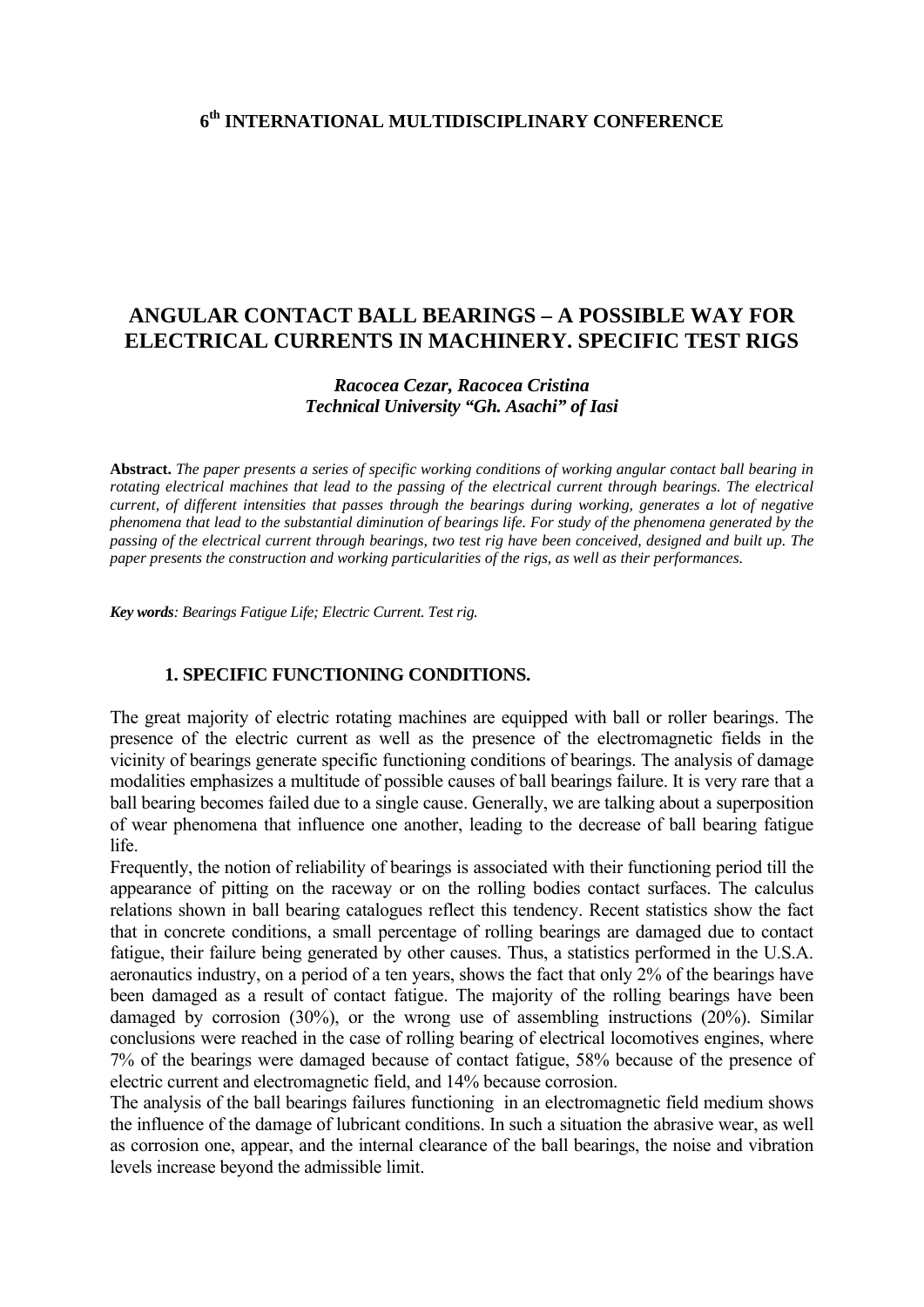The passing of the electrical current through the bearings generates craters and ditches on the raceways and body surfaces. Craters are the result of electric discharges that take place intermittently among raceways and rolling body surfaces. This phenomenon is also called "electric pitting".



**Fig.1**. *Electric pitting on a ball.* **Fig.2.** *Ditches on the raceway.* 



The continuous passing of the electric current through bearings generates ditches on the raceway and rolling bodies surfaces that lead to the increase of friction and internal working clearance. With no supervision, the bearings are totally destroyed, a fact that generates the serious damage of electric machine. Fig.3 shows two damaged bearings because of the continuous passing of electrical current.





**Fig.3.** *Destroyed bearings.* 

# **2. POSSIBLE CAUSES OF ELECTRICAL CURRENT PASSING THROUGH BEARINGS.**

The performed researches emphasised the fact that the passing currents through ball bearings is generated by:

- non symmetrical magnetic flux in the engine;
- non symmetrical construction of magnetic circuit;
- the feeding of the engine with an alternative tension of variable frequency, from a frequency converter, **PWM** (**P**ulse **W**ith **M**odulated).

The first of the two causes are potential sources for generating of certain currents for any type of electrical engine (fig.4).



**Fig.4.** *Electrical engine penetrated by current.* **Fig.5.** *Electrical engine fed by the converter.*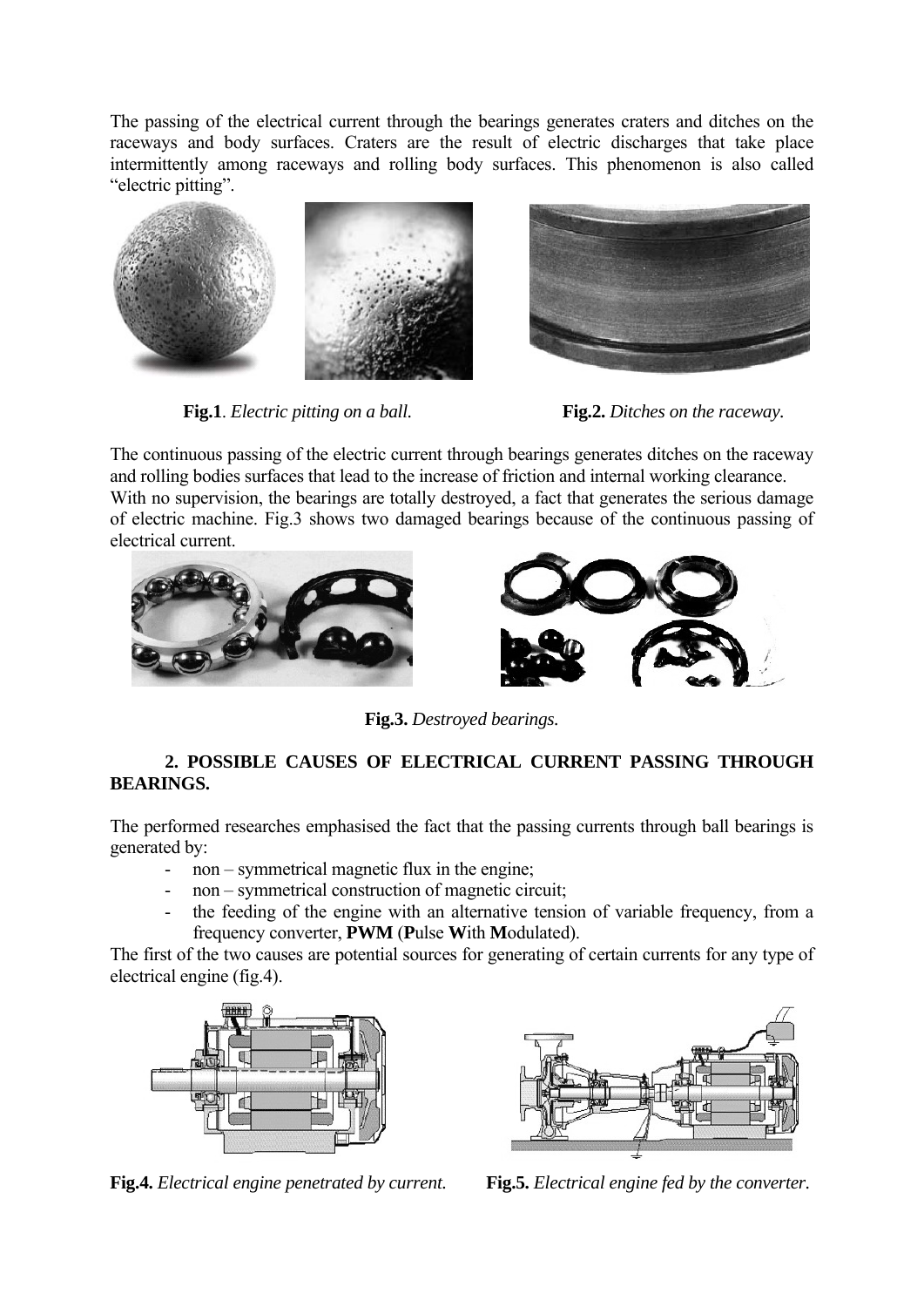The non – symmetrical distribution of the magnetic flux in the engine induces axial tensions that generate low frequency currents through the ball bearings. The non symmetry of the magnetic fields generated by the eccentricity of the rotor and the deviations from the co-axiality of the bearings also induce low frequency tension that generates currents.

The last cause of generating currents through the bearings of the electric engines appears when using **PWM** in **V**ariable **S**peed **D**rives (**VSD**) that have been widely developed since 1990.

The feeding alternative tension of the electric engine may have frequencies from 3 to 20000 Hz, and the frequency of the harmonics has value between 5 kHz…10 MHz. The speed of tension increase, when using **PWM** has value between 5 and 10 kV/μs.

The currents generated by **PWM** can be:

- high frequency currents of ground connection;
- high frequency currents of circulation;
	- capacity discharge currents

High frequency currents of ground connection are generated by the connection scheme at the exit of frequency converter (fig.5)

If the phase triphase alternative tension at the exit of the converter is different from zero, a movement of the neutral point appears. In the case of connection with the null being connected to the ground, it is possible to have the closing of a ground connected circuit. If the impedance of ground engine is too big, or an interruption of this connection appears, the current will close through the rotor, passing through the ball bearings shaft towards the ground connection on the converter (fig.5).

The electrical current penetrates the ball bearings through the lubricant film generated during functioning among raceways and ball surfaces. The residuum, the metallic impurities, the roughness of the surfaces and the geometrical deviations of the raceways and rolling bodies lead to the reduction of the ball bearing impedance, and, because of this, small potential differences can determine high values of the electric current. The effects of the passing of the electric current, finally lead to the destruction of the bearing.

# **3. RIG FOR EXPERIMENTAL TESTS.**

For the study of the effects generated by the passing of the current through the ball bearings, two rigs for experimental tests have been conceived, designed and built up.

The scheme of the first rig is shown in fig.6. On this rig, the ball bearing 8, for testing, is placed



**Fig.6.** *Rig for experimental tests.*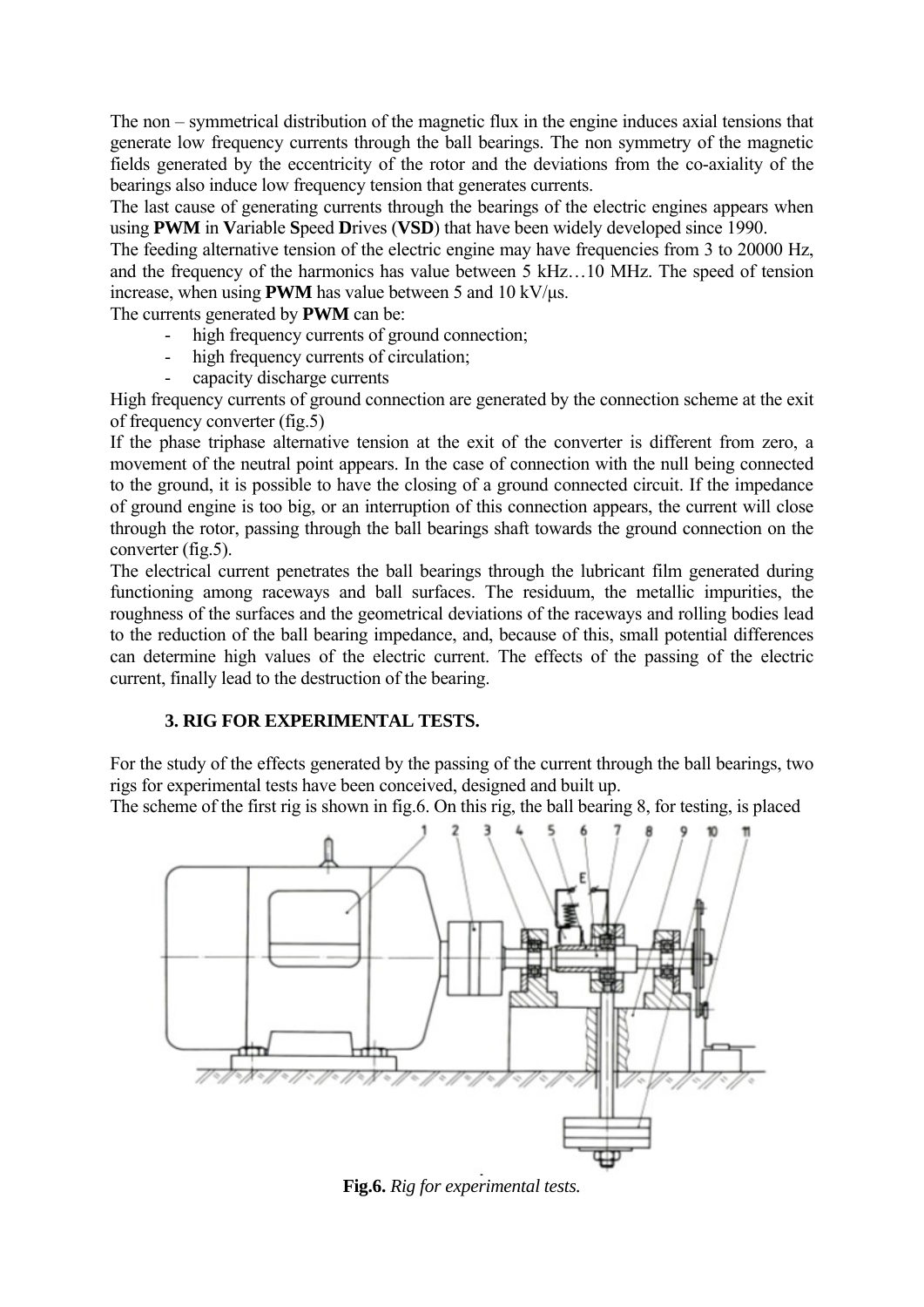on shaft 6 of the test head, by means of the bronze bush 5. Mainly, the electrical circuit of the current that penetrates the tested ball bearing is made up an E current source and closes by means the collecting brush 4.

The electromotor of continuous current (1), with mixed excitation, permits the obtaining of adjustable functioning rotating speed on a large scale by means of feeding the inducer with an adjustable continuous tension. The tested ball bearing is under an U tension, continuous or alternative, adjustable within large limits. The size of tension the (8) ball bearing is stressed with, during the tests, is measured with an electronic voltmeter, and the current, with an electronic amperemeter.

To reduce the contact resistance between the ring of the ball bearing and the pieces on which they are assembled, the exterior of the bush (5) and the interior of carcass (7) have been silvered. The electrical isolation of ball bearing (8) toward the electromotor (1) is obtained by means of bolt – disk coupling (2), whose semi - couples were made up of polyamide, and the electrical isolation towards the frame by means of holder (9), made of the same material as the semi – couples.

Besides the possibilities to adjust the rotational speed and the tension applied on the rings of the tested ball bearing, the stand also permits the charges of the radial changes of the ball bearing by means of weights (10). To obtain an adjustable changing load of the tested ball bearing, an electromagnet of continuous current can be used. This can be generated a constant, adjustable load or with transitory charge regimes. Using an alternative current electromagnet, we can generate a load with a constant component and an adjustable one, with an imposed frequency.

Using this rig, tests were made, stressing the tested ball bearing in alternative and continuous currents, with different revolutions and charges at which dependencies  $U = f(I)$  have been traced. The main disadvantage of the above presented rig was the collecting brush (4) in the circuit of the tested ball bearings. The resistance of the collecting brush is comparable to the resistance of the ball bearing. At the passing of electric current through the circuit of the tested ball bearing, the collecting brush tends to change the phenomena of the passing of current through the ball bearing.

At the same time, the rig does not allow the passing of the currents of capacity discharge owing to the tendency of soldering between the collecting brush and the bronze bush. These elements lead to the modification of the previously presented rig and the realization of a new one with two tested realization of a new one with two tested ball bearings serially connected from the electrical point of view (fig.7).



**Fig.7.** *Rig with two tested ball bearings.*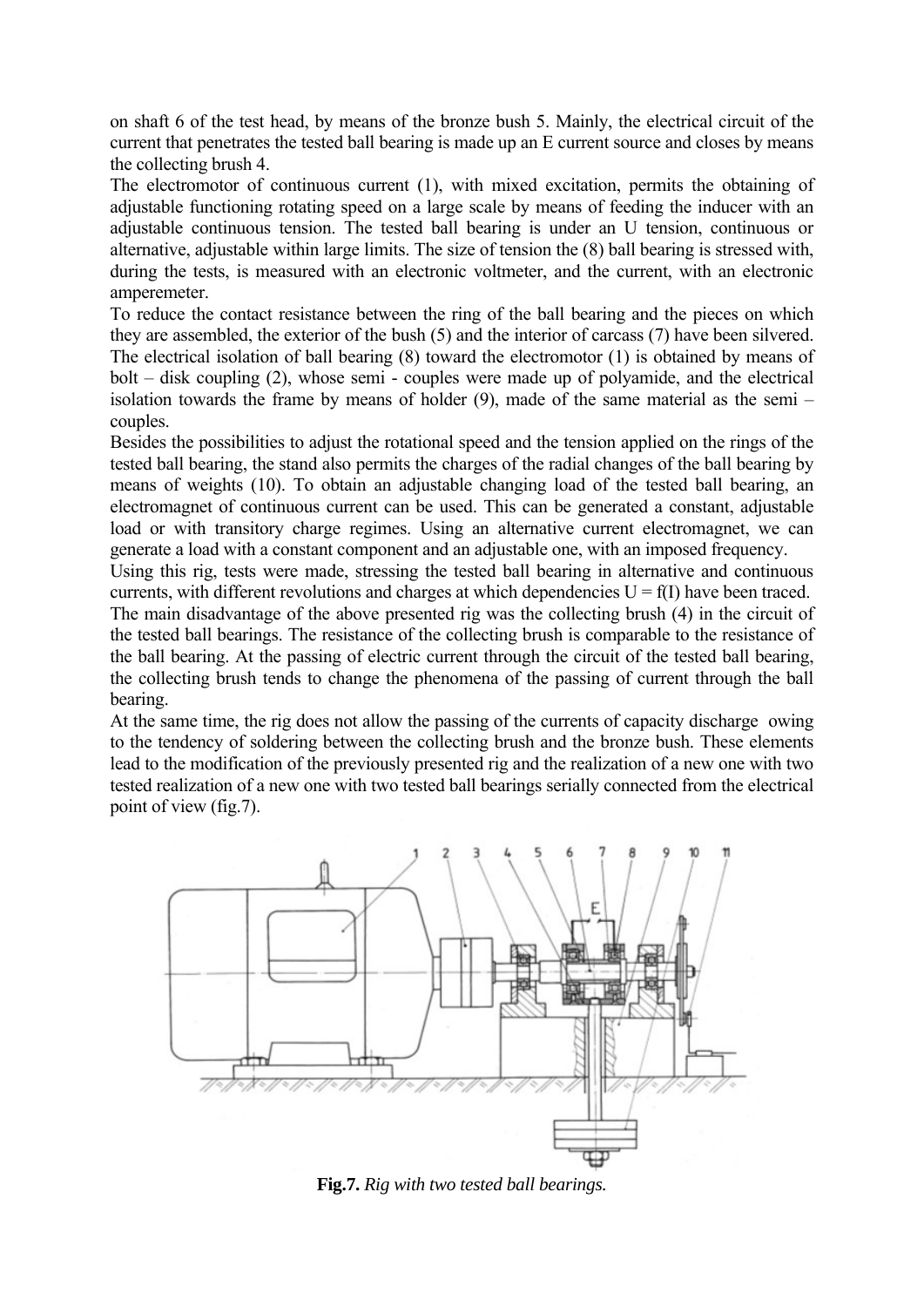The movement and the torque are transmitted from the electromotor (1) to the shaft (5) of the test head, by means of bolt coupling and disk (2) made of electro-insulating material. The shaft (5) rests on two line-shaft bearings (3) braced to the base-plate (9) that is made up to the same nonconductive material as the coupling is. Thus, the test head is totally insulated from the electrical point of view, from the rest of the rig.

The two tested ball bearings (8) are placed on a bush (5), made of bronze. For a better electric contact, the surfaces of the pieces that are in contact with the tested ball bearings have been silvered.

The radial charge of the tested ball bearings is performed by means of weight (10), fixed on the plate (4), made of textile laminate wafers.

The electric current generated by E source is closed through the carcass of one of the tested ball bearings, passes from its other ring to the inner one, through balls, and from here gets to the bronze bush (5). After this, the current passes toward the inner ring of the second ball bearing, penetrates it by means the rolling bodies and closes through the carcass of the second tested ball bearings.

If plate (4) by means of which the radial change of the tested ball bearings is accomplished, were not be made of textile laminate wafers, but of steel, the circuit would be closed between the carcasses of the bearings through this plate, and the study of the phenomena generated by the passing of the electric current through the ball bearings would not be possible.

The measurement of the tension and of electrical current applied on the tested bearings is accomplished by means of a voltmeter, respectively an electronic amperemeter. To increase the precision of the tests, installed of these measurement devices, an acquisition plate can be connected, and the results will be stocked and processed by computer. Thus, the influence of continuous, alternative or pulsating currents, as well as the consequences of the electric shocks generated by the capacity discharges can be also studied.

The tests will be made at different radial loads, by modifying the weights (10) and at different rotational speeds generated by the electric motor (1), fed from a frequency converter. The measurement of test rotational speed is made by the electronic remitter (11).

The two rigs in the testing laboratory are shown in photo 1 and photo 2.



**Photo 1.** *Test rig with one tested ball bearings.*